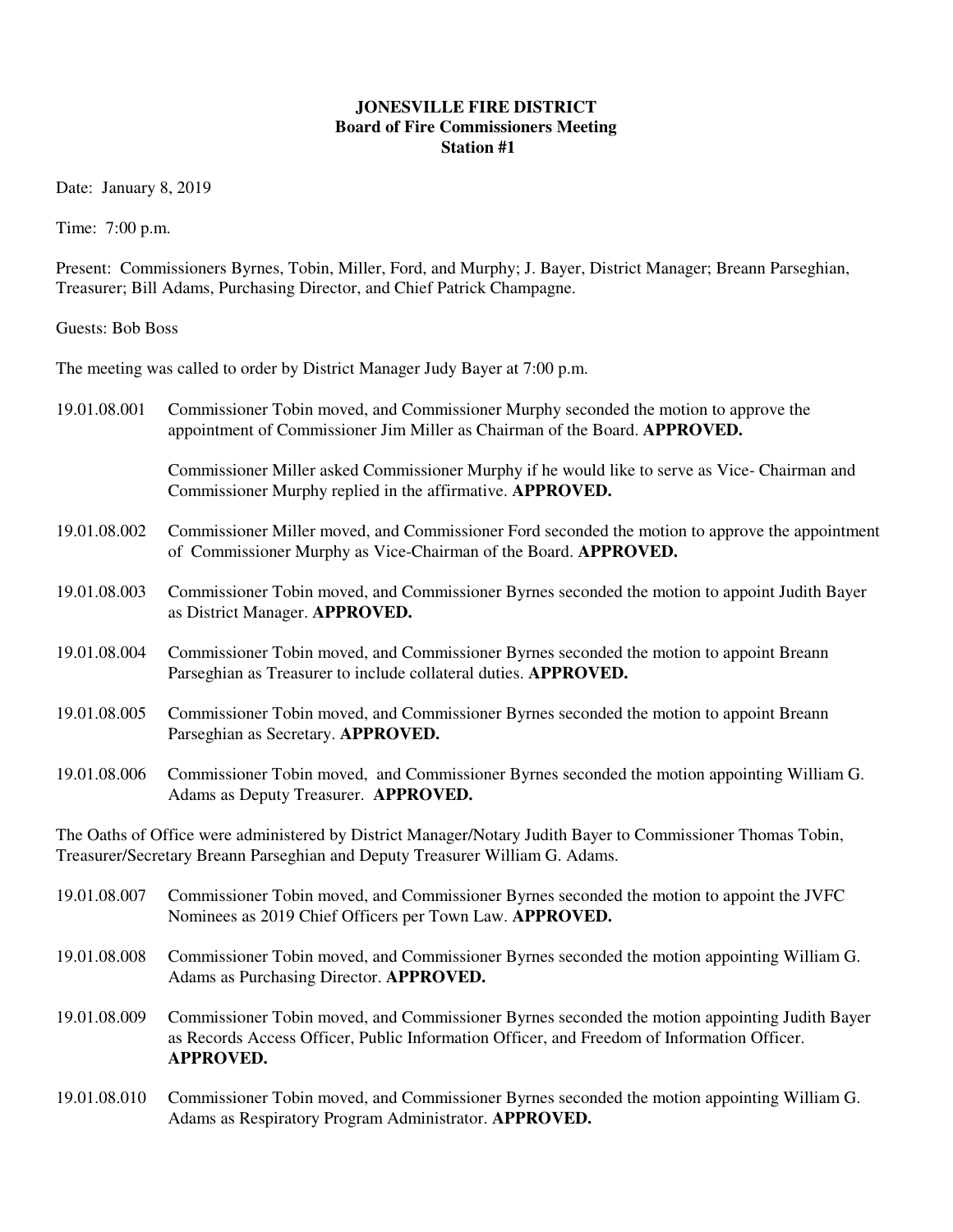## 19.01.08.011 Commissioner Tobin moved, and Commissioner Byrnes seconded a motion authorizing salary and benefits for: **APPROVED**

Judith S. Bayer: \$67,440.25/yr. for 35-hour work week, 4 weeks' vacation, 13 holidays, 12 sick/personal days. 80% of dental benefit paid by District, 20% by employee.

William G. Adams: \$63,592.38/yr. for 40-hour work week, 4 weeks' vacation, 13 holidays, 12 sick/personal days, 80% health/dental benefits paid by District, 20% paid by employee.

Stephen M. Bonesteel: \$48,877.62/yr. for 40-hour work week, 2 weeks' vacation, 13 holidays, 12 sick/personal days, 80% of medical benefit paid by District, 20% paid by employee.

Breann Parseghian: Treasurer/Secretary half-time position salaried at \$30,940.00/year.

Part-time Maintenance/office: hourly rate of \$11.10-15.00

- 19.01.08.012 Commissioner Tobin moved, and Commissioner Byrnes seconded a motion designating the Daily Gazette and the Times Union as the official newspapers and www.jonesvillefire.org as the official website for the Jonesville Fire District. **APPROVED.**
- 19.01.08.013 Commissioner Tobin moved, and Commissioner Byrnes seconded a motion acknowledging procurement of Treasurer's Bond/Insurance for B. Parseghian and W. Adams with the filing of the Bond or Declaration Page of Insurance Policy to be filed with the TOCP Town Clerk. **APPROVED.**
- 19.01.08.014 Commissioner Tobin moved, and Commissioner Byrnes seconded a motion authorizing the Treasurer to sign checks for the Fire District and authorizing the Treasurer to use Ballston Spa National Bank for depository of General Fund checking account, Trust and Agency Funds and Reserve Fund checking; and that the Treasurer also be authorized to obtain certificates of deposits, money market certificates, treasury notes and savings accounts at area banks offering the best interest rates. Treasurer is authorized to use RBC Dain Rauscher as custodian for Service Award Funds. Deputy Treasurer is authorized for same in the absence of the Treasurer. **APPROVED.**
- 19.01.08.015 Commissioner Tobin moved, and Commissioner Byrnes seconded a motion to adopt a sound investment policy as follows:
	- I. This Investment Policy applies to all monies and other financial resources available for investment on its own behalf.
	- II. The primary objectives of this Fire District's investment activities are, in priority order:
		- to conform with all applicable federal, state, and other legal requirements;
		- · to adequately safeguard principal;
		- to provide sufficient liquidity to meet all operating requirements; and
		- · to obtain a reasonable rate of return.
	- III. The Board of Fire Commissioners' responsibility for administration of the investment program is delegated to the Fire District Treasurer.
	- IV. The Fire District Treasurer shall act responsibly as custodian of the public trust and shall avoid any transaction that might impair public confidence in the Jonesville Fire District. Investments shall be made with judgment and care, under circumstances then prevailing, which persons of prudence, discretion, and intelligence exercise in the management of their own affairs, not for speculation, but for investment, considering the safety of the principal as well as the probable income to be derived.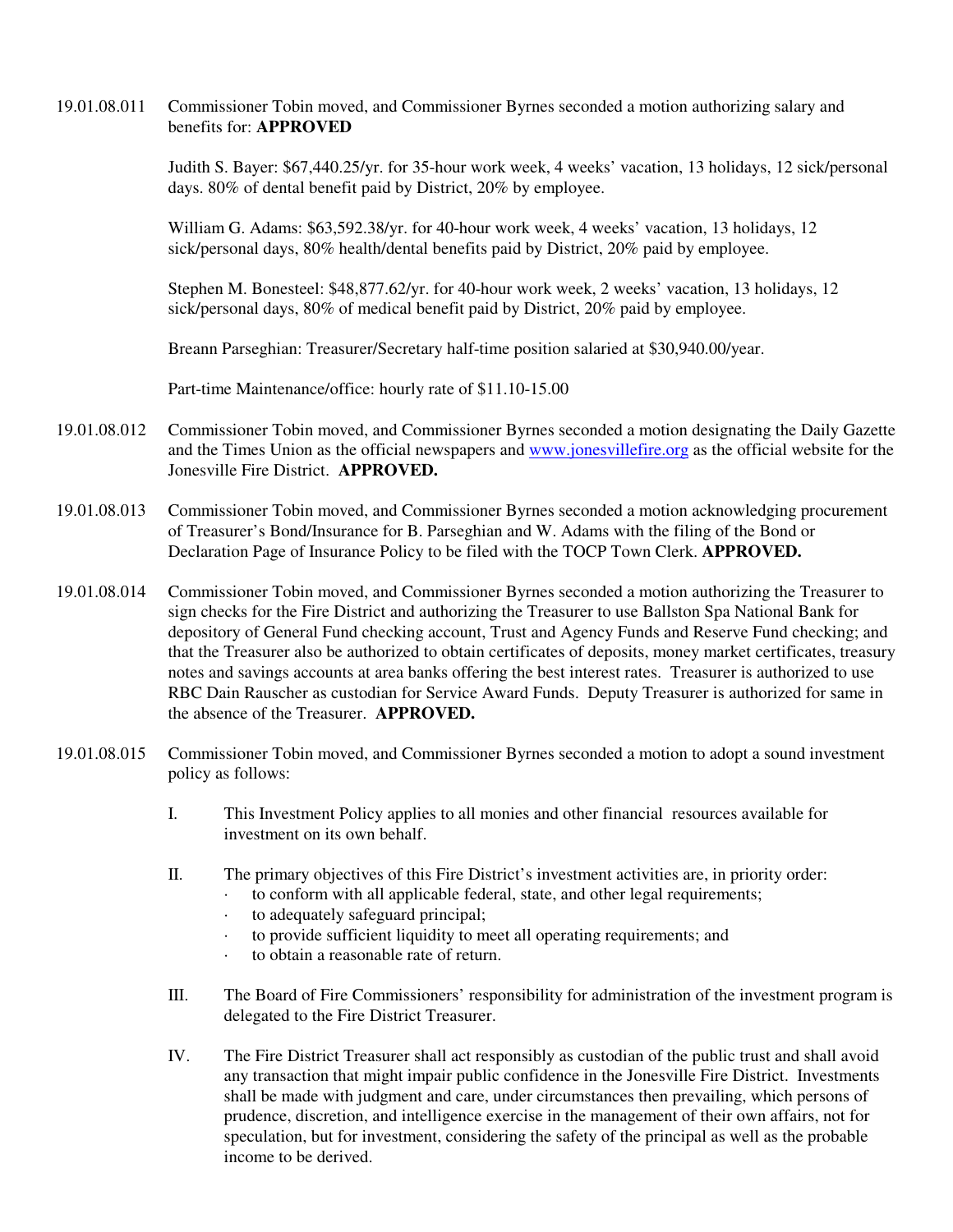- V. It is the policy of the Jonesville Fire District to diversify its deposits and investments by financial institution, by investment instrument and by mature scheduling.
- VI. It is the policy of the Jonesville Fire District for all funds coming into the hands of the Fire District Treasurer to be deposited or invested within ten (10) days of receipt.
- VII. The banks and trust companies authorized for the deposit of monies up to the maximum amounts are: Depository Name Maximum Ballston Spa National Bank \$4,000,000

| VIII. | All deposits of the Jonesville Fire District, including certificates of deposits and special time |
|-------|---------------------------------------------------------------------------------------------------|
|       | deposits, more than the amount insured under the provisions of the Federal Deposit Insurance      |
|       | Act shall be secured:                                                                             |

- 1. By a pledge of "eligible securities" as defined by General Municipal Law Section 10;
- 2. By an eligible "irrevocable letter of credit" as defined by General Municipal Law Section 10;
- 3. By an eligible surety bond as defined by General Municipal Law Section 10.
- IX. Eligible securities used for collateralizing deposits shall be held by the depository named by the Board of Fire Commissioners subject to security and custodial agreements, all in accord with the applicable provisions of General Municipal Law Section 10.
- X. The Board of Fire Commissioners of the Jonesville Fire District authorizes the Fire District Treasurer to invest monies not required for immediate expenditure for terms not to exceed its projected cash flow needs in the following types of investments:
	- 1. Special time deposit accounts.
	- 2. Certificates of Deposit.
	- 3. Obligations of the United States of America.
	- 4. Obligations guaranteed by agencies of the United States of America where the payment of principal and interest are guaranteed by the United States of America;
	- 5. Obligations of the State of New York.
	- 6. Obligations issued by any municipality, school district or fire district other than the Jonesville Fire District.
	- 7. Mutual funds or trusts investing in stocks, emphasis on US Blue Chips.
	- 8. Mutual funds or trusts investing in stocks, emphasis on US Chips allowed including Mid Cap, Small Cap, and Global International and other categories at the discretion of the Board of Fire Commissioners.

All investment obligations shall be payable or redeemable at the option of the Jonesville Fire District within such times as the proceeds for which the monies were provided and, in the case of obligations purchased with the proceeds of bonds or notes, shall be payable or redeemable at the option of the Jonesville Fire District within two (2) years of the date of purchase.

 XI. The Jonesville Fire District shall maintain a list of financial institutions and dealers approved for investment purposes and establish appropriate limits as to the amount of investments, which can be made with each financial institution or dealer. The Fire District Treasurer is responsible for evaluating the financial position and maintaining a listing of proposed depositories and custodians. Such listing shall be evaluated at least annually. **APPROVED.**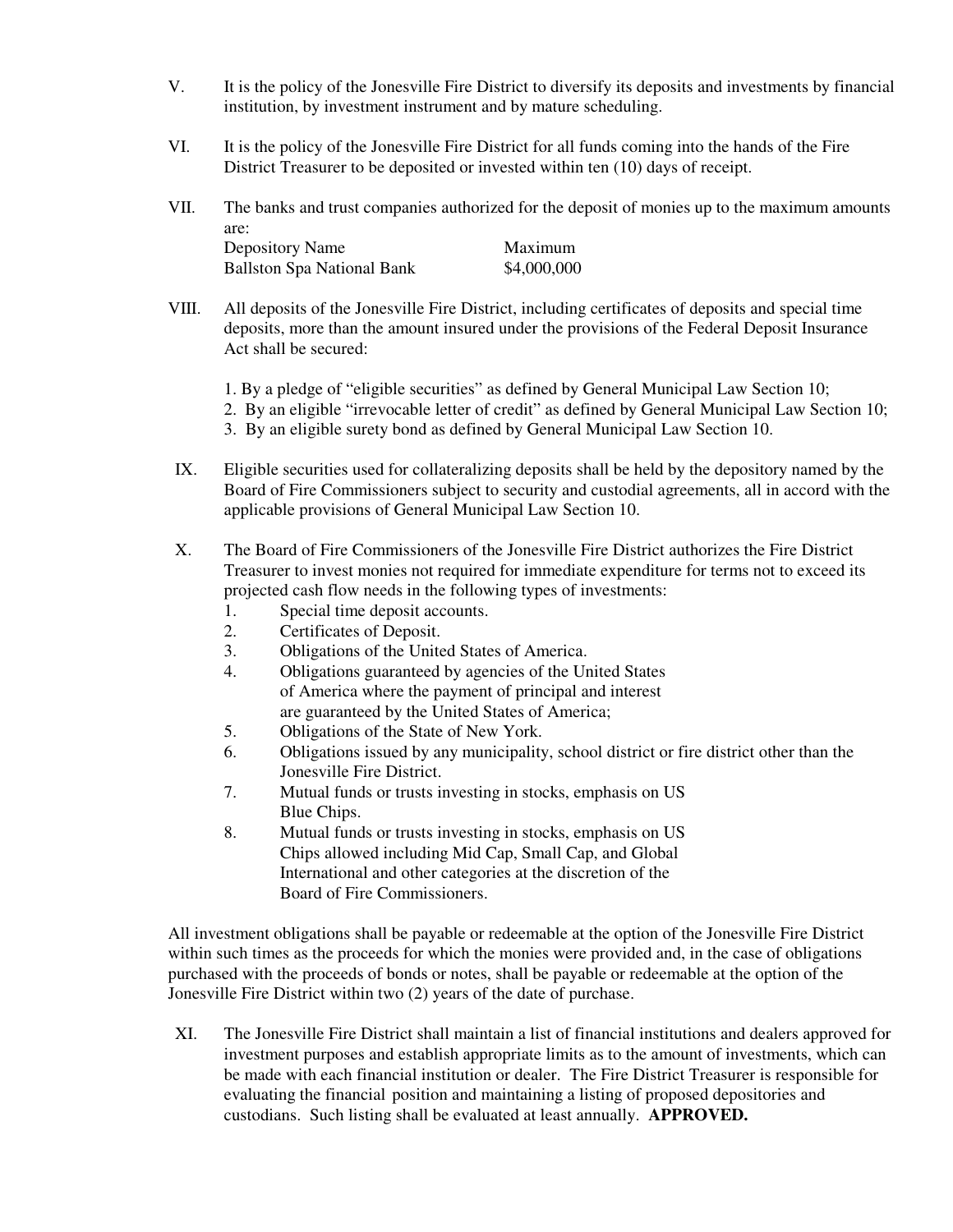- 19.01.08.016 Commissioner Tobin moved, and Commissioner Byrnes seconded a motion authorizing per mileage allowance based on current New York State and Federal rates (currently at \$0.58 mile). **APPROVED.**
- 19.01.08.017 Commissioner Tobin moved, and Commissioner Byrnes seconded the motion to approve the following Committees: **APPROVED** Apparatus …………………………………. Tobin (New Apparatus), Murphy (Maintenance) Safety/Communications/ Audit/Budget/ Insurance/Training ……………………….. Tobin Building & Grounds (includes hydrants) …. Byrnes (Station 1), Ford (Station 2) Equipment…………………………………. Murphy Personnel………………………….……….. Miller/Murphy Capital………………………………………All Policy/Procedures…………………….……. All
- 19.01.08.018 Commissioner Tobin moved, and Commissioner Byrnes seconded the motion appointing Hannigan Law Firm as attorney for the District at a retainer fee of \$3000 for the year 2019, with additional litigation work, etc. at \$305 per hour. **APPROVED.**
- 19.01.08.019 Commissioner Tobin moved, and Commissioner Byrnes seconded the motion appointing Bryans & Gramuglia as Auditing Firm for 2019. **APPROVED.**
- 19.01.08.020 Commissioner Tobin moved, and Commissioner Byrnes seconded the motion declaring the Official Records of the Jonesville Fire District will be Maintained in Paper Format. **APPROVED.**
- 19.01.08.021 Commissioner Tobin moved, and Commissioner Byrnes seconded a motion to adopt Records Retention and Disposition Schedule MU-1, issued pursuant to Article 57-A of the Arts and Cultural Affairs Law, and containing legal minimum retention periods for local government records, is hereby adopted for use by all local officers in disposing of records listed therein.

FURTHER RESOLVED, that in accordance with Article 57-A:

- a) only those records will be disposed of that are described in Records Retention and Disposition Schedule MU-1 after they have met the minimum retention period prescribed therein;
- b) only those records will be disposed of that do not have sufficient administrative, fiscal, legal, or historical value to merit retention beyond established time periods. **APPROVED.**
- 19.01.08.022 Commissioner Tobin moved, and Commissioner Byrnes seconded a motion authorizing regular monthly meetings for the second Tuesday of each month at Station #1, 7:00 p.m. **APPROVED.**
- 19.01.08.023 Commissioner Tobin moved, and Commissioner Byrnes seconded the motion designating front door of Station 1 as Public Location to be used for the Posting of Open Meeting Law Notices. **APPROVED.**
- 19.01.08.024 Commissioner Tobin moved, and Commissioner Byrnes seconded the motion approving membership In the following associations: FASNY, AYSAFC, AFDSNY, AFDCA and any other association the Board deems appropriate. **APPROVED.**
- 19.01.08.025 Commissioner Tobin moved, and Commissioner Byrnes seconded the motion approving the review, renewal and readoption of existing contracts to include: Bulldog Apparatus, Eastern Heating and Cooling, ABS Solutions and Occupational Medicine. **APPROVED.**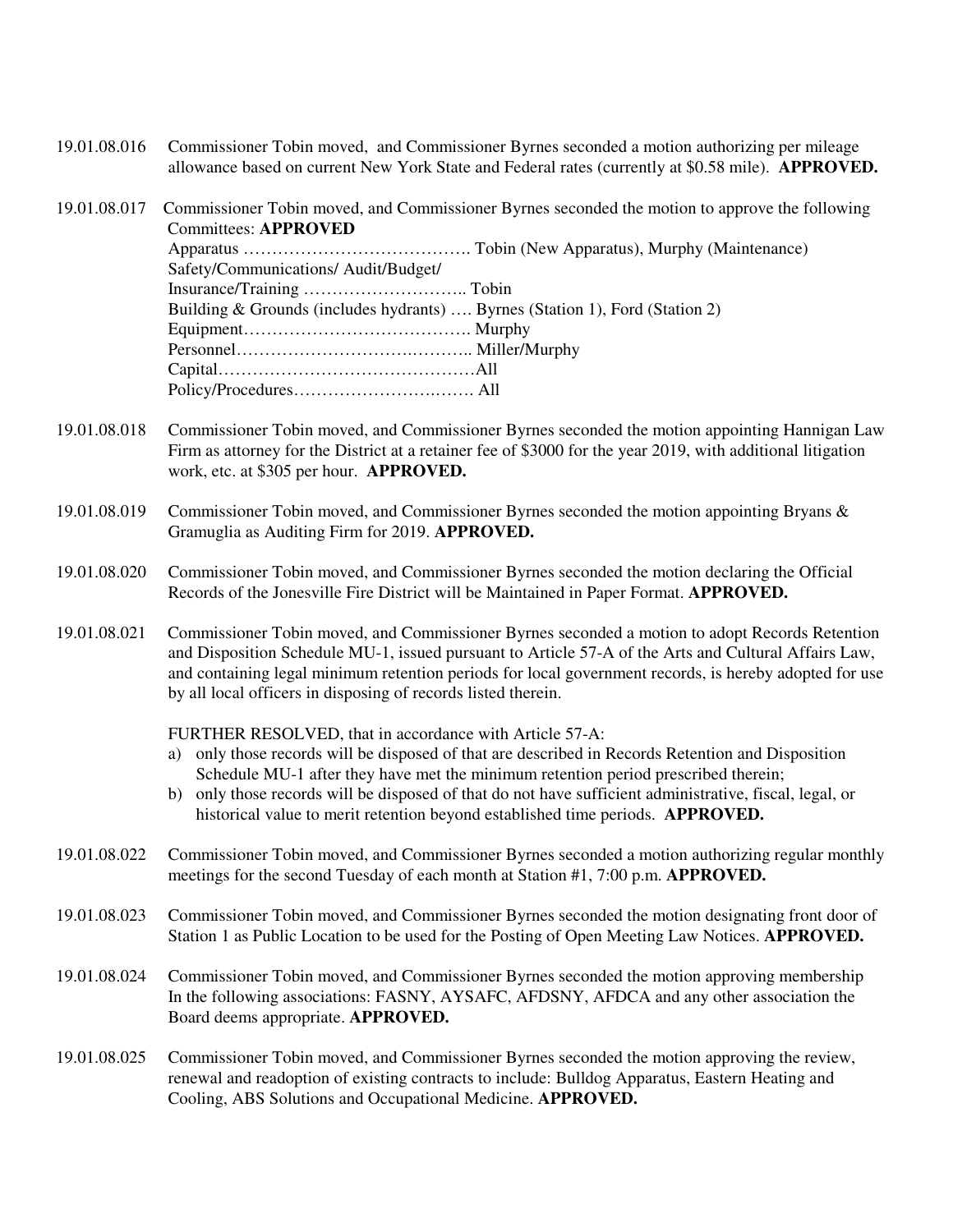19.01.08.026 Commissioner Tobin moved, and Commissioner Byrnes seconded a motion authorizing the following people to make purchases without prior approval of the Board; subject to monthly audit and with the understanding that it is necessary for any purchase to be assigned a purchase order number before purchase is made:

- Committee Chairman: to expend up to \$3500 for emergency repairs.
- · Chief to expend up to \$2500 for operational items, expendable firematic materials and replacement items.
- · Committee Chairman to expend up to \$2000 between meetings for emergency purchases, not to exceed budgeted amount of property maintenance supplies and repair for the year.
- · Purchasing Agent, to expend up to \$3500 for apparatus repairs, office supplies, postage, equipment, radio repair and maintenance supplies and hire part time workers within budget limits.
- · District Manager as deems necessary, office supplies, postage, equipment and maintenance supplies within Budget limits.
- Station Keepers to expend up to \$1000 for purchases without Board or District Manager approval. Receipts and necessary paperwork still required.

## **APPROVED.**

- 19.01.08.027 Commissioner Miller moved, and Commissioner Byrnes seconded a motion authorizing Chiefs' use of Car 36, Car 360, and Car 369 as per revised Rules and Regulations for Use of Chiefs' Cars and to take the vehicles to work if permission is granted by their employers to respond to alarms during working hours. **APPROVED.**
- 19.01.08.028 Commissioner Tobin moved, and Commissioner Byrnes seconded the motion to adopt the following plans. **APPROVED.**
	- Code of Ethics
	- Employee Handbook
	- Defibrillator Program
	- Exposure Control Plan
	- Hazard Communication
	- Medical Monitoring Program
	- Drug & Alcohol Abuse Policy
	- Purchasing Policies & Procedures
	- Respiratory Protection Program (includes Accountability System)
	- Rules & Regulations for Jonesville Firefighters
	- Service Award Program
	- Sexual Harassment Program
	- Computer Use, Email and Social Media Policy
	- Chiefs Car Use Policy
	- Driver Training
	- Credit Card Use Policy
	- Cell Phone Use Policy
	- Training Room Use Policy
	- Security Camera Policy
	- Uniform Policy
	- Cyber Breach Policy
	- **Email Retention Policy**
	- Workplace Violence Policy
	- **Email Retention Policy**
	- Food Policy
	- Funeral Procedure Policy
	- Saratoga County Mutual Aid Policy
	- Wire Transfer Policy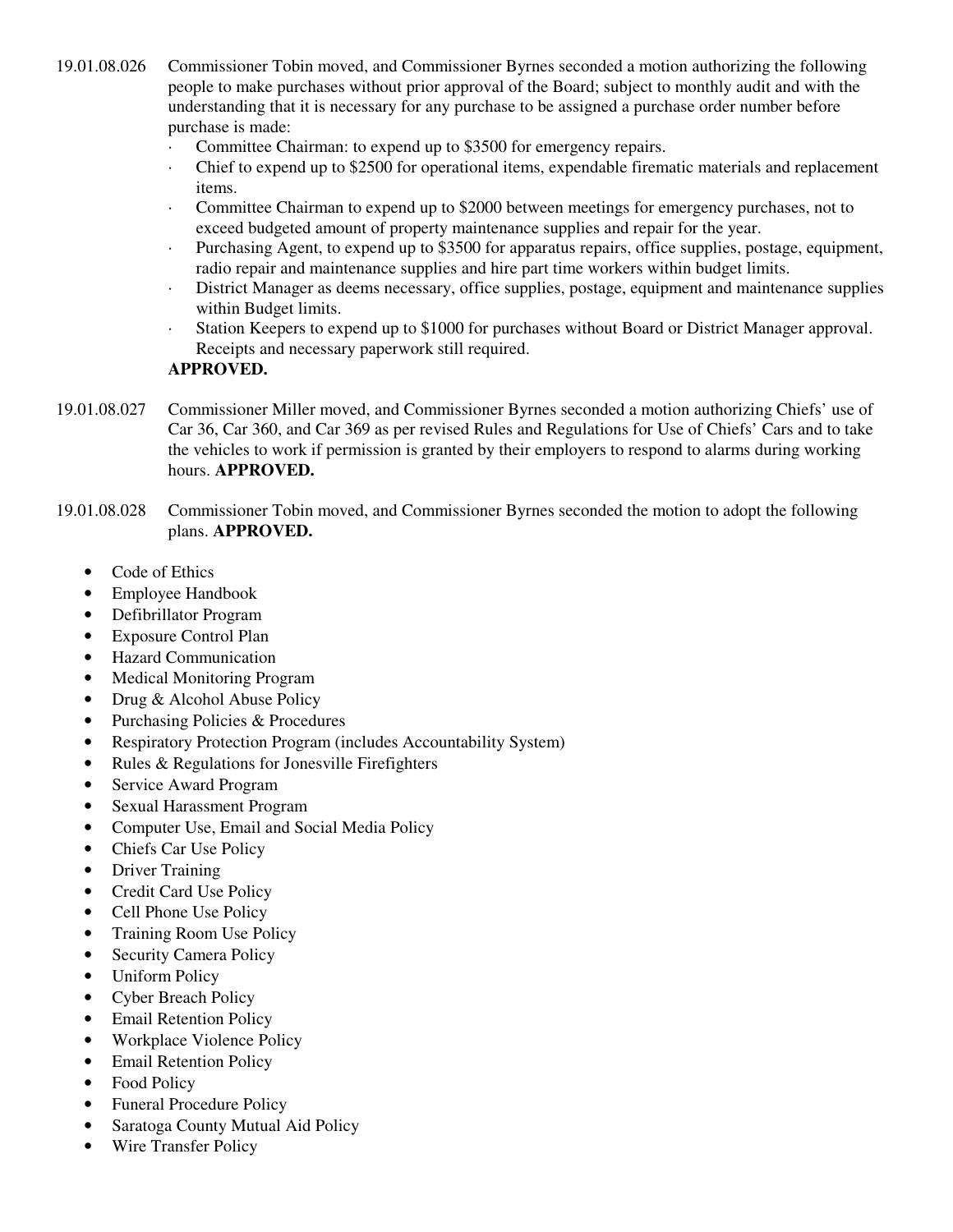- Video Event Recorder
- Outside Service by Volunteer Firefighters.
- 19.01.08.029 Commissioner Tobin moved, and Commissioner Byrnes seconded the motion declaring the Workplace Violence Policy was reviewed and no incidents were reported in 2018. **APPROVED.**
- 19.01.08.030 Commissioner Tobin moved, and Commissioner Byrnes seconded the motion approving 2019 Chiefs to take Chief vehicles to work. **APPROVED.**
- 19.01.08.031 Commissioner Tobin moved, and Commissioner Byrnes seconded the motion authorizing in advance the use of Jonesville Fire District equipment and apparatus for Use at Parades, Wakes, Fire Prevention Details and other Events upon approval of the Chief or his Designee. **APPROVED.**
- 19.01.08.032 Commissioner Tobin moved, and Commissioner Byrnes seconded the motion acknowledging the Jonesville Fire District has obtained Enhanced Cancer Disability benefits by procurement of an approved insurance policy. **APPROVED.**
- 19.01.08.033 Commissioner Tobin moved, and Commissioner Byrne seconded the motion to approve Patrick J. Champagne as Explorer Post Advisor, Gary Coyle Sr. as Assistant Explorer Post Advisor and Michael Murphy, Judith Bayer, and Carol Coyle as committee members for 2019. **APPROVED.**
- 19.01.08.034 Commissioner Tobin moved, and Commissioner Byrnes seconded the motion to override the 2% Tax Cap for the 2020 Budget. **APPROVED.**

#### **MEMBERSHIP:**

No new member applications

## **OPEN TO THE PUBLIC:**

JVFC President Bob Boss came forward and commented that he brought the Board's offer to not charge the JVFC for their share of the driveway repair contingent on permission for the Jonesville Fire District to use their portion of the driveway for parking, training and other uses as needed for the next 10 years. Bob further commented that the JVFC accepted with the conditions stated and thanked them for their offer.

19.01.08.035 Commissioner Tobin moved, and Commissioner Byrne seconded the motion to approve the minutes of the Dec. 11, 2018 Board Meeting. **APPROVED.**

## **District Manager Report:**

#### **Discussion:**

- Judy provided the Board with the list of 2019 events planned by the Ladies Auxiliary and asked for their approval.
- Judy commented on the changes in personnel at PenFlex Inc. A discussion followed.
- Judy commented that one Commissioner was invited to the West Crescent FD Installation Banquet on Jan. 19, 2019. A brief discussion followed.
- 19.01.08.036 Commissioner Miller moved, and Commissioner Murphy seconded the motion to approve the following dates and use of the Training Room in 2019 by the Ladies Auxiliary. **APPROVED.**
	- April 14 Easter Party
	- Sept. 23 Neighbor Night
	- Nov. 5 Election Day Bake Sale
	- Dec. 1 Sundaes with Santa
	- $\bullet$  4<sup>th</sup> Monday/month Monthly meetings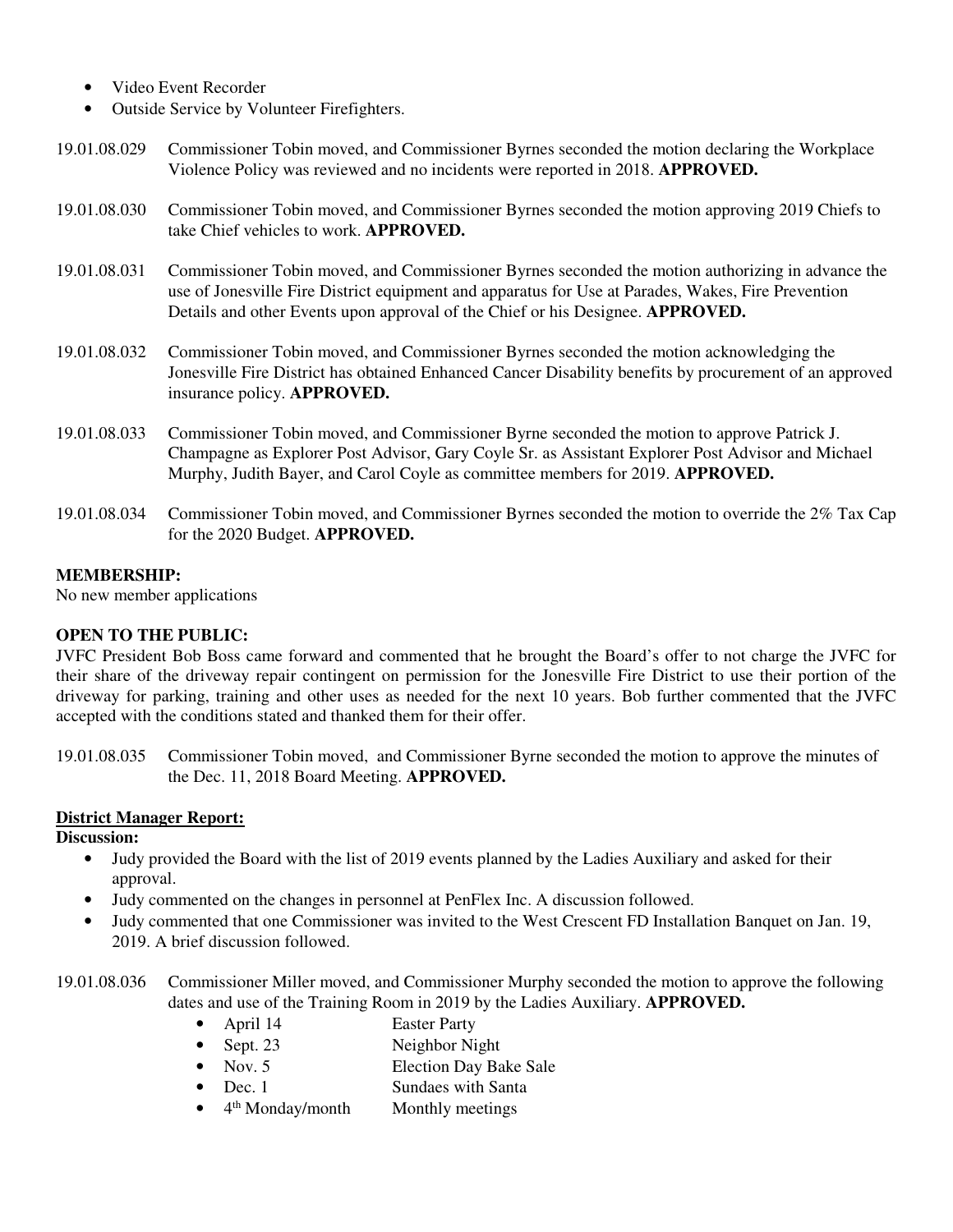## 19.01.08.037 Commissioner Miller moved, and Commissioner Tobin seconded the motion to accept the District Manager's Report. **APPROVED.**

## **Treasurer's Report:**

## **Discussion:**

- Breann commented that the final 2019 Budget for the Jonesville Fire District is \$1,350,698 and the 2019 Spending Limit for the Jonesville Fire District is \$2,349,875.11.
- Breann commented that the required affidavit/attestation of cancer insurance coverage forms were mailed to the OFPC by their deadline. She further commented that we will need to file every year.
- Discussion on transfer of funds between accounts for 2018 Budget.
- Discussion was held on Fixed Assets with the consensus to track all assets, including those under \$10K, for the AUD.
- Breann commented that someone with the NYS Comptroller's Office called to say we passed our audit for property tax filing and official confirmation will be mailed.
- Breann commented she will be opening an Insurance Reserve Fund with BSNB per the results of the proposition approved at the Dec. 11, 2018 election.
- Breann commented that she was able to make changes to the equipment specification PDF with the new scanner.
- 19.01.08.038 Commissioner Miller moved, and Commissioner Tobin seconded the motion approving the transfer of funds between accounting lines for 2018 Budget if needed. **APPROVED.**
- 19.01.08.039 Commissioner Miller moved, and Commissioner Tobin seconded the motion to accept the Treasurer's Report. **APPROVED.**

## **Claims:**

19.01.08.040 Commissioner Ford moved, and Commissioner Byrnes seconded to the motion to approve payment of Claims: 019000-019051. **APPROVED.**

## **Purchasing Director's Report:**

## **Discussion:**

- Bill commented on various repairs and purchase requests. A discussion followed.
- 19.01.08.041 Commissioner Tobin moved, and Commissioner Byrnes seconded the motion approving the repair to the light tower on ETA-372 for a cost not to exceed \$1,791.36. **APPROVED.**
- 19.01.08.042 Commissioner Tobin moved, and Commissioner Byrnes seconded the motion approving the purchase of a Bullex Gas Trainer system at a cost on to exceed \$5,072.00. **APPROVED.**
- 19.01.08.043 Commissioner Tobin moved, and Commissioner Byrnes seconded the motion approving the disposal of the old Training Room laptop computer in an appropriate disposal manner for electronics. **APPROVED.**
- 19.01.08.044 Commissioner Tobin moved, and Commissioner Byrnes seconded the motion approving the purchase of the NYS Fire District Officer's Guide from James Publishing at a cost of \$239.00. **APPROVED.**
- 19.01.08.045 Commissioner Tobin moved, and Commissioner Byrnes seconded the motion approving the purchase of 20 helmets from MES at a cost of \$300/each. **APPROVED.**
- 19.01.08.046 Commissioner Tobin moved, and Commissioner Byrnes seconded the motion to accept the Purchasing Director's Report. **APPROVED.**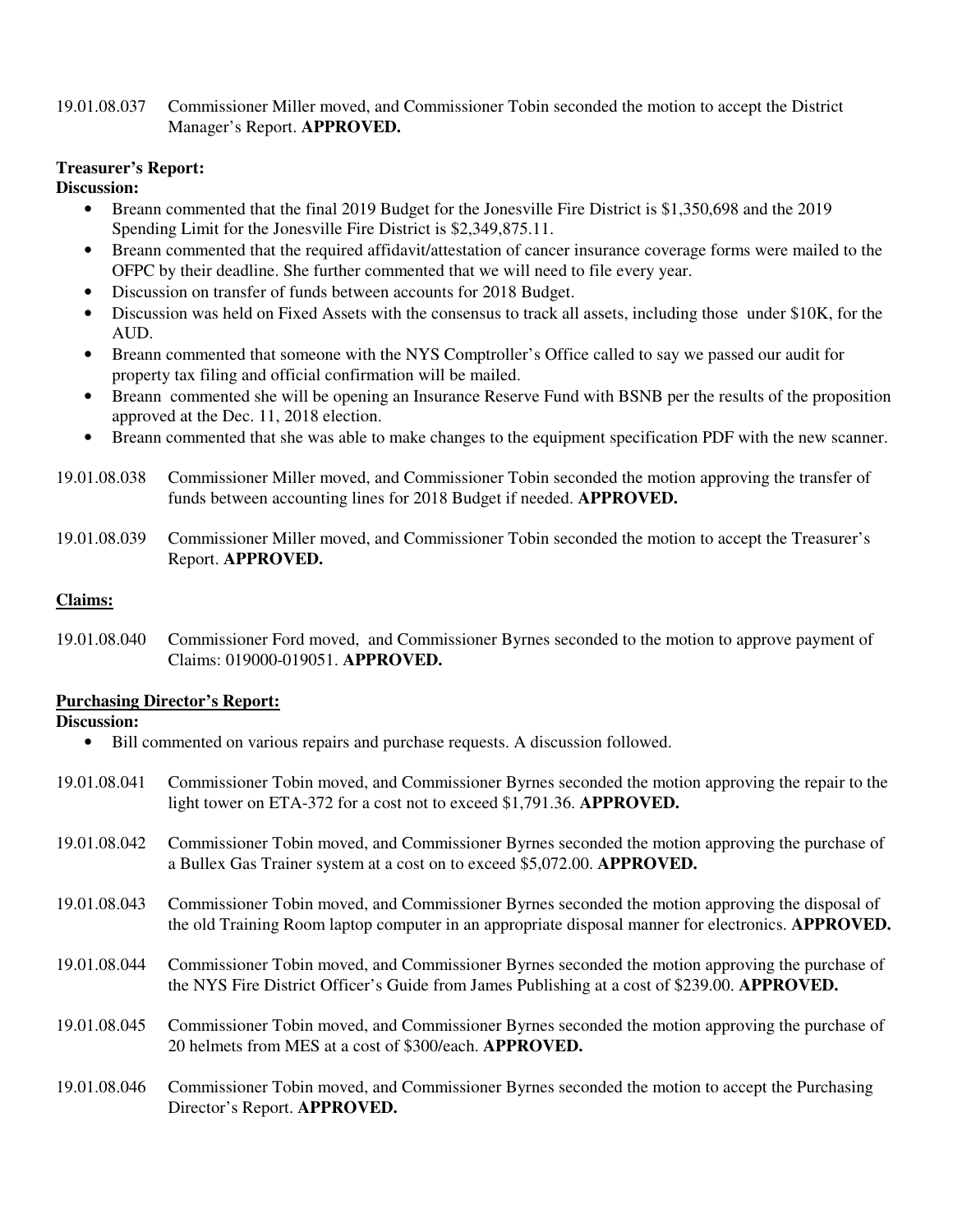## **Chief's Report:**

Discussion:

- Discussion on training requests.
- Discussion on various equipment purchases. Discussion held on the possible purchase of a Gas Trainer and Thermal Imaging Camera with the consensus for Bill Adams to provide quotes at the next Board Meeting.
- Chief commented that the next apparatus committee meeting will be held on Jan.  $17<sup>th</sup>$  and Commissioners are welcome to attend in an observatory capacity.
- Chief passed around the new interview form for Officers for the Board's review.
- 19.01.08.047 Commissioner Tobin moved, and Commissioner Murphy seconded the motion to approve C. Willoughby to take an EMT Refresher course in 2019 contingent on local availability. **APPROVED.**
- 19.01.08.048 Commissioner Tobin moved, and Commissioner Murphy seconded the motion to approve the attendance of Chief Champagne at a "Safe Operations at Basement Fires" at SUNY Adirondack in Queensbury on Jan. 19, 2019 at a cost of \$25.00 and use of a district vehicle. **APPROVED.**
- 19.01.08.049 Commissioner Tobin moved, and Commissioner Murphy seconded the motion to approve the attendance of Chief Champagne at "Basements and Cellar Attics and Cocklofts" at Elmsford FD on Feb. 2, 2019 at a cost of \$35 and use of a district vehicle. **APPROVED.**
- 19.01.08.050 Commissioner Tobin moved, and Commissioner Murphy seconded the motion to approve the attendance of Rich Craver at the Tactical Fireground Simulations course at WCFD starting Jan. 21, 2019. **APPROVED.**
- 19.01.08.051 Commissioner Miller moved, and Commissioner Tobin seconded the motion to accept the Chief's Report. **APPROVED.**

## **Committee Reports**

**Apparatus:** 

No Report

## **Audit/Budget/Insurance**:

No Report

## **Building and Grounds:**

No Report

## **Capital:**

No Report

## **Equipment:**

No Report

## **Policy & Procedures:**

No Report

## **Old Business:**

Commissioner Byrnes inquired about the status of the old siren at Station 2 and Commissioner Miller replied that we are still trying to locate a pole and the plan is to install it by the Morton Building.

## **New Business:**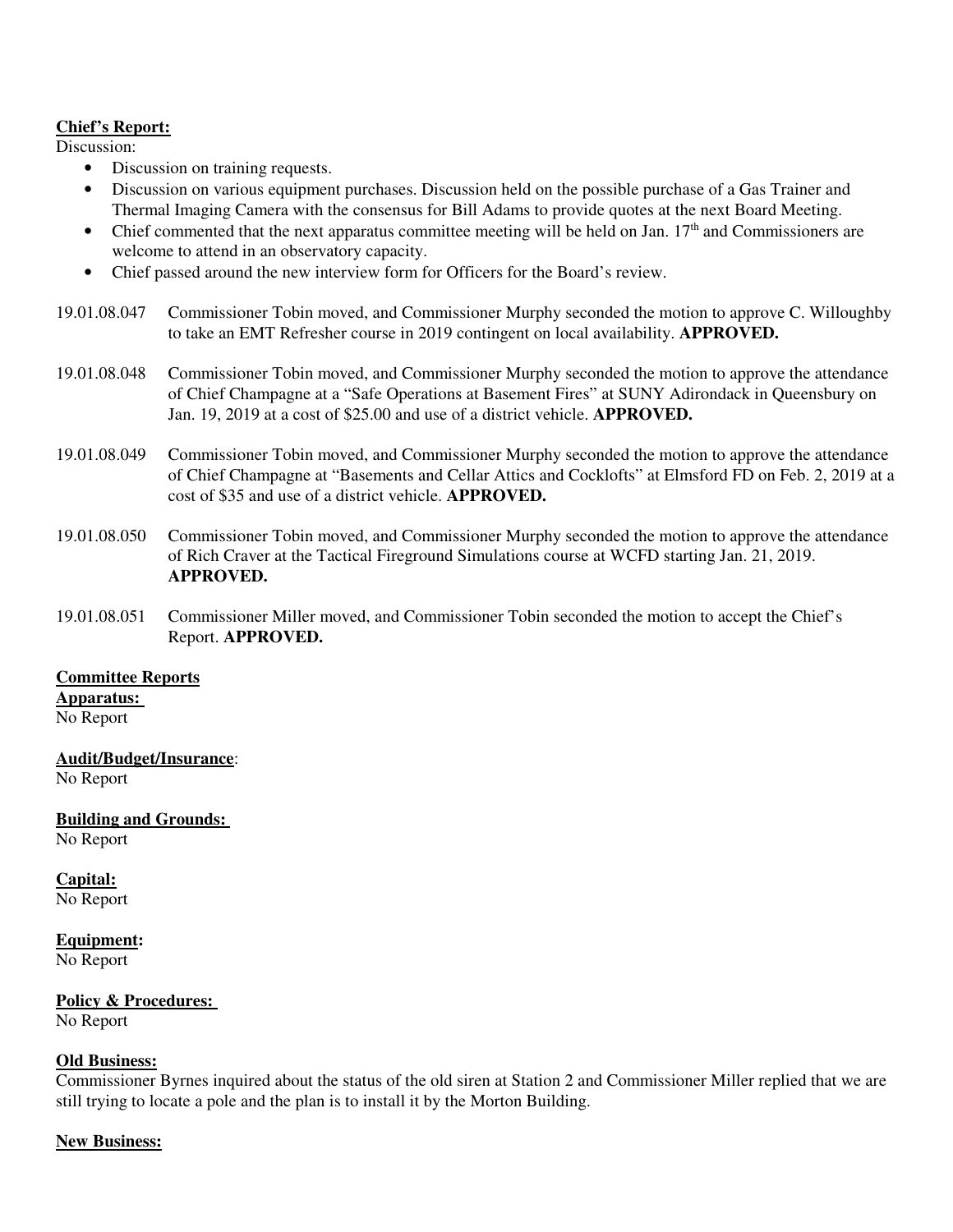Commissioner Miller commented that former member K. Lynch has offered to donate his labor to landscape the area around the Memorial Statue at Station 1 and the District would only need to purchase any supplies.

Bob Boss, Bill Adams and B. Parseghian exit the meeting at meeting at 8:03 p.m.

## **Personnel:**

| 19.01.08.052 | Commissioner Miller moved, and Commissioner Tobin seconded the motion to enter into Executive<br>Session at 8:04 p.m. for discussing matters leading to the employment of a person. APPROVED.                                                                                  |                  |  |
|--------------|--------------------------------------------------------------------------------------------------------------------------------------------------------------------------------------------------------------------------------------------------------------------------------|------------------|--|
| 19.01.08.053 | Commissioner Tobin moved, and Commissioner Ford seconded the motion to exit Executive Session<br>at $8:40$ p.m. APPROVED.                                                                                                                                                      |                  |  |
| 19.01.08.054 | Commissioner Ford moved, and Commissioner Murphy seconded the motion to extend the suspension<br>of T. Tobin until January 31, 2019. APPROVED.                                                                                                                                 |                  |  |
|              | Commissioners Miller, Byrnes, Ford and Murphy                                                                                                                                                                                                                                  | <b>YES</b>       |  |
|              | <b>Commissioner Tobin</b>                                                                                                                                                                                                                                                      | <b>ABSTAINED</b> |  |
| 19.01.08.055 | Commissioner Tobin moved, and Commissioner Byrnes seconded the motion to removed Jason Beach<br>the active rolls of the Jonesville Volunteer Fire Department for non-compliance with the annual physical<br>and OSHA Training Requirement effective January 8, 2019. APPROVED. |                  |  |

Commissioner Murphy moved, and Commissioner Byrnes seconded the motion to adjourn the meeting at 8:45 p.m.

Next meeting:

Board Meeting February 12 7:00 p.m. Station 1

Note: All motions unanimously passed unless otherwise noted.

Respectfully submitted,

Judith S. Bayer District Manager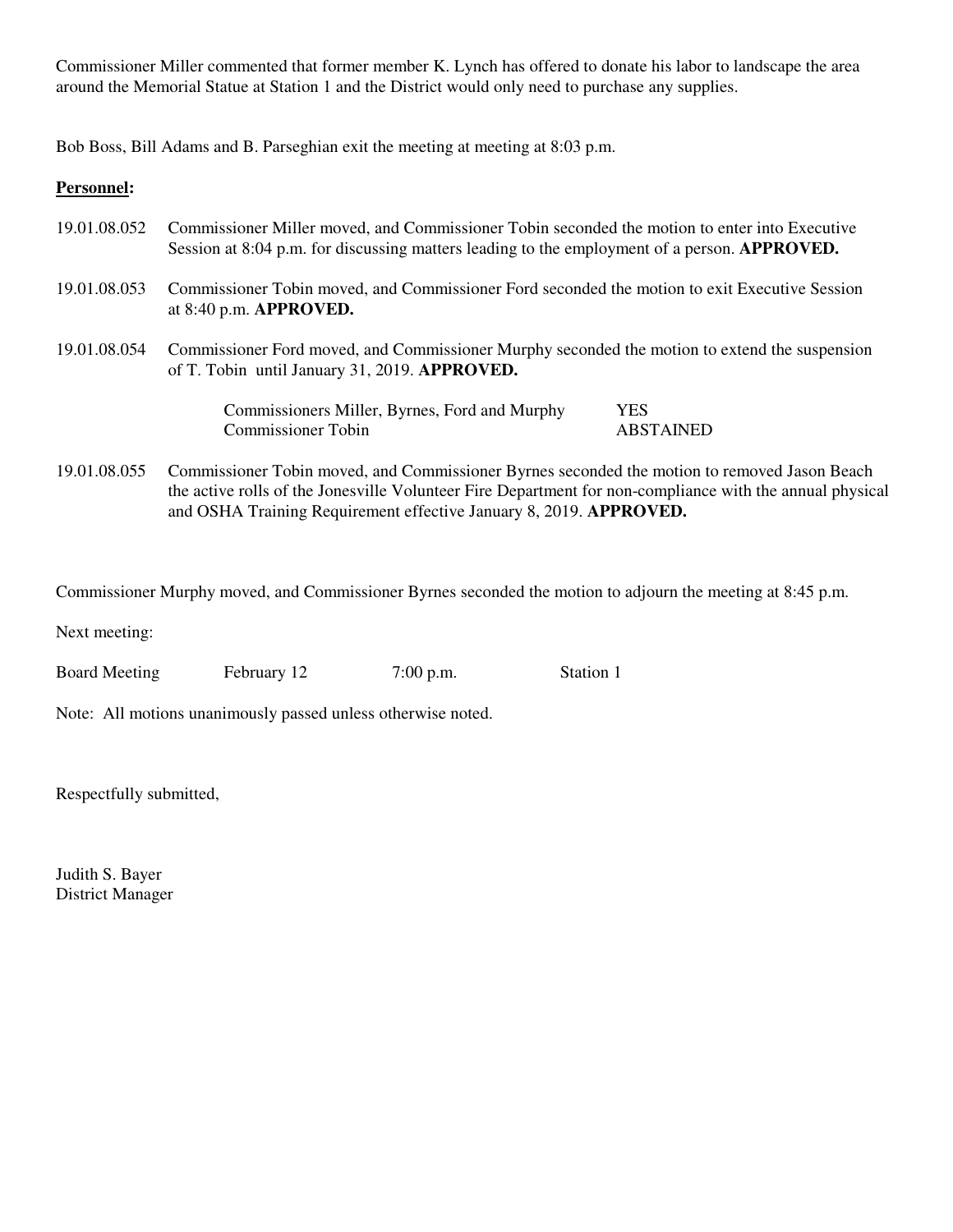# **District Manager REPORT:**

Previously distributed Dec. 11, 2018 Board Meeting minutes

# **Correspondence Received**:

- 1. 12-19-2018: \$500 donation received from Quick Response for service during their Holiday Lights event. Check passed along to JVFC for memorial scholarship fund.
- 2. 12-24-18: notice of injury to P. Dell'Anno during a call on 12-24-2018.
- 3. 12-31-2018: notice of resignation from K. Graves effective 1-2-2019.
- 4. 12-31-2018: notice of resignation from K. Scherer effective 12-31-2018.
- 5. 1-1-2019: notice of resignation from J. Reinemann effective 1-1-2019.

# **Correspondence Sent**:

- 1. 12-20-2018: Thank you letter sent to Quick Response.
- 2. 12-26-2018: Notice of injury report on P. Dell'Anno sent to Corvel
- 3. 1-2-2019: resignation acceptance letters from Chief Champagne sent to K. Graves, J. Reinemann and K. Sherer.
- 4. 1-3-2019: Rules & Regulations for use of Chief's Car sent to 2019 Chiefs.
- 5. 1-7-2019; fire police registration for D. Forgea sent to NYS DCJS.

# **Buildings & Grounds:**

# **Miscellaneous:**

- **1. List of completed physicals three delinquencies**
- **2. Approval of use of Training Room by Ladies Aux for the following dates:** 
	- **April 14, 2019 Easter Party**
	- Sept. 23, 2019 Neighbor Night
	- **Nov. 5, 2019 Election Day Bake Sale use of hallway**
	- **Dec. 1, 2019 Sundaes with Santa**
	- **Monthly meetings 4th Monday of the month**
- **3. Update on PenFlex Inc. T. Hill**
- **4. Invitation to WCFD Banquet.**

# **End of District Manager's Report.**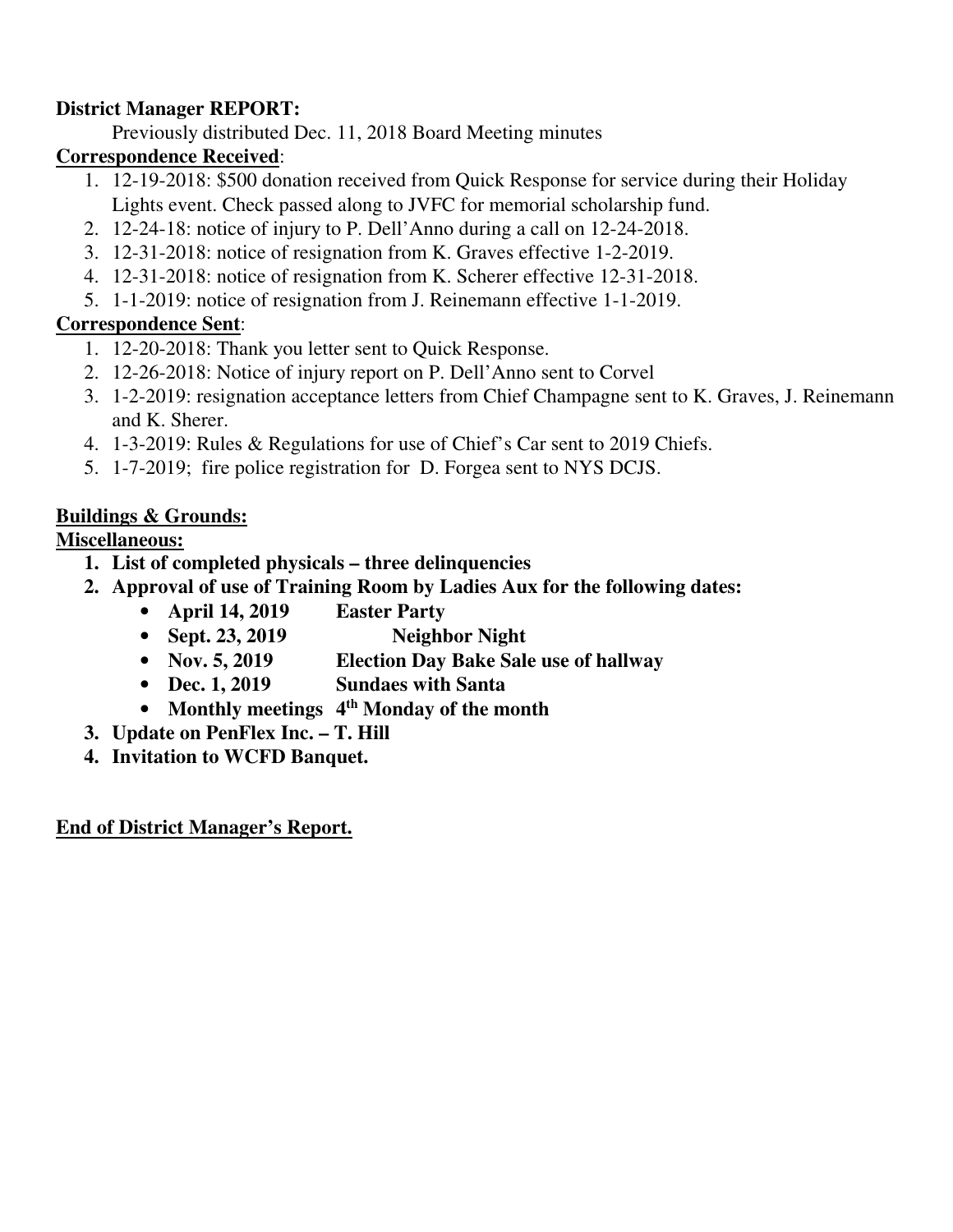## **TREASURER'S REPORT:**

Submitted for the January 9, 2019 Board Meeting

## **Financial:**

- 1. The Final 2019 Budget for the Jonesville Fire District is \$1,350,698 and the 2018 Spending Limit for the Jonesville Fire District is \$2,192,708.
- 2. Required affidavit/attestation of cancer insurance coverage forms were notarized and mailed to OFPC on 12/29/18.
- 3. Recording individual items in Fixed Assets.
- 4. Tax Cap update.
- 5. The IRS mileage rate has increased to 0.58 cents per mile for 2019 and the minimum wage to \$11.10.
- 6. Insurance Reserve Fund.
- 7. Request for an updated New York Fire District Officer's Guide approximately \$239.
- 8. Engine specification book update.
- 9. Petty cash reconciliation.

## **End of Treasurer's Report.**

# Purchasing Director Report

# Informational/Discussion

## Items for Approval

- 1. Repair to light tower on ETA-372 \$1,791.36
- 2. Bullex Gas Trainer system- \$5,072
- 3. Disposal off old training room computer
- 4. New York Fire District Officer's Guide \$239 James Publishing
- 5. Replace 20 helmets
	- a. MES  $\omega$  \$300 each = \$6,000
	- b. Firepenny.com  $\omega$  \$390 each = \$7,800
	- c. The firefighting depot.com  $\omega$  \$308.75 each = \$6,175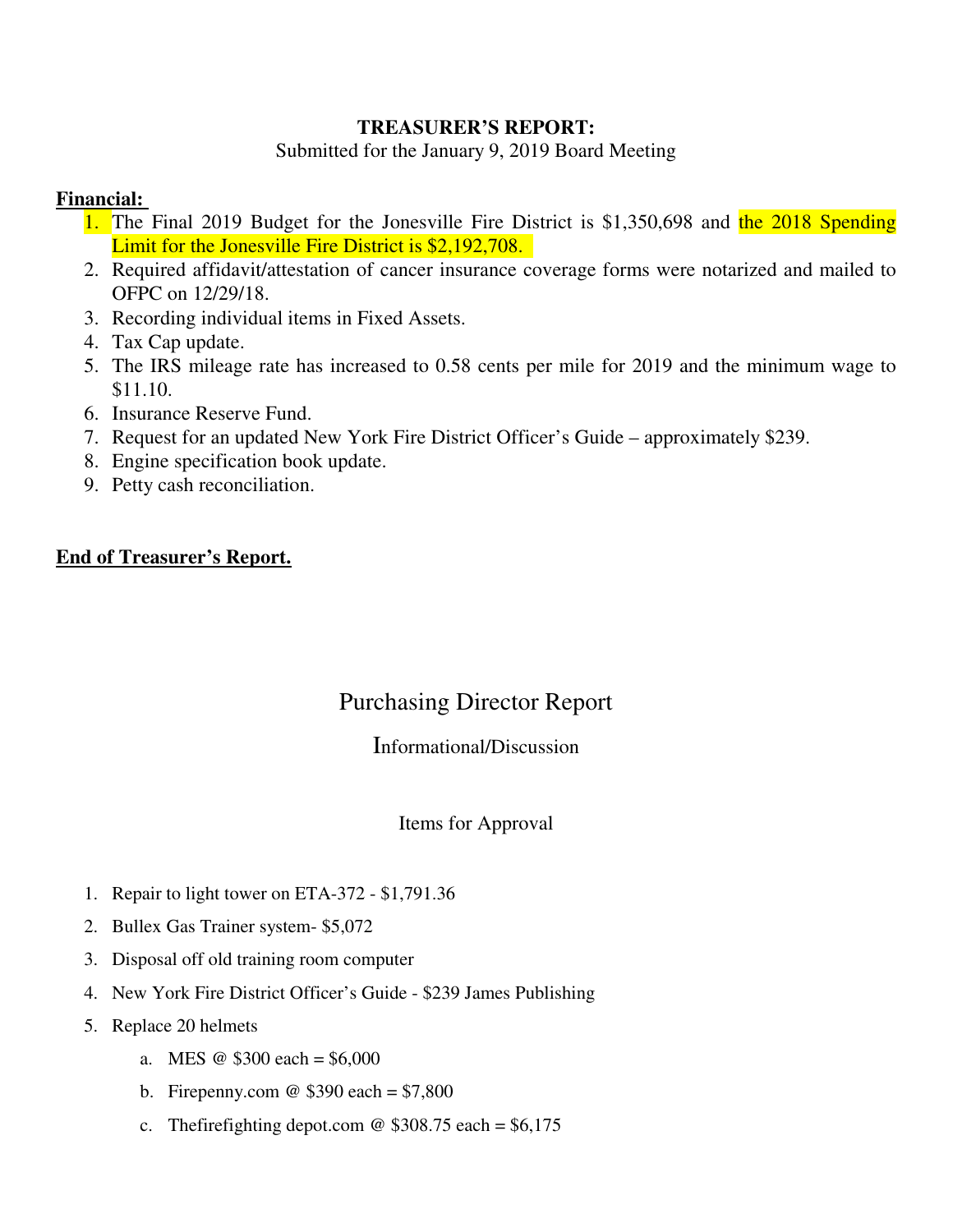#### Chief's Report for January 8, 2019

#### Informational

Congratulations to Brian Hodgdon and Nathaniel Kincaid as Firefighters of the Month for December in successfully completing the Basic Exterior Firefighting Operations course.

Congratulations to Commissioner Tobin on his re-election.

Thank you to those who participated in the Santa Patrol and Quick Response Santa Playland details.

If anyone with a Blue Light needs a card, please see me.

Attached is the Volunteer Firefighter Enhanced Cancer Disability Benefits Program Attestation/Proof of Benefits forms provided to me from OFPC for the district to complete and provide.

Received notification from Ed Abele Builders that effective February 2, 2019, that the service monitoring for the commercial security system will terminate.

Requested the purchase of two small leaf blowers for drying of the apparatus after washing.

We have been approved to go online with CPAP. An in-service will take place at the January 23 EMS drill. A CPAP will be placed on each MED and R373 with a spare at each station.

Received a request from Second Assistant Chief Dell'anno to use the district Chief's vehicle to drive to work Monday - Friday located in Schenectady County.

Attached is the list of Chief Officers, Officers, and Special Services for 2019

#### **Training/Events**

Request for Charlie Willoughby to attend the EMT Refresher taking place in Malta and beginning January 2, 2019. Request for purchase of a textbook at a cost of \$135.00.

Request for Chief Champagne to attend the seminar "Safe Operations at Basement Fires being held at SUNY Adirondack in Queensbury on January 19, 2019 at a cost of \$25.00 and use of the district vehicle.

Request for Chief Champagne to attend the seminar "Basements and Cellars Attics and Cocklofts" being hosted by the Elmsford Fire Department on February 2, 2019 from 9am - 1pm. at a cost of \$35.00 and the use of the district vehicle.

Request for Rich Craver to attend the Tactical Fireground Simulations course taking place at West Crescent beginning January 21, 2019.

#### Apparatus/Chief's Vehicles/Equipment/Stations

Slide out tray and tonneau cover have been installed on M377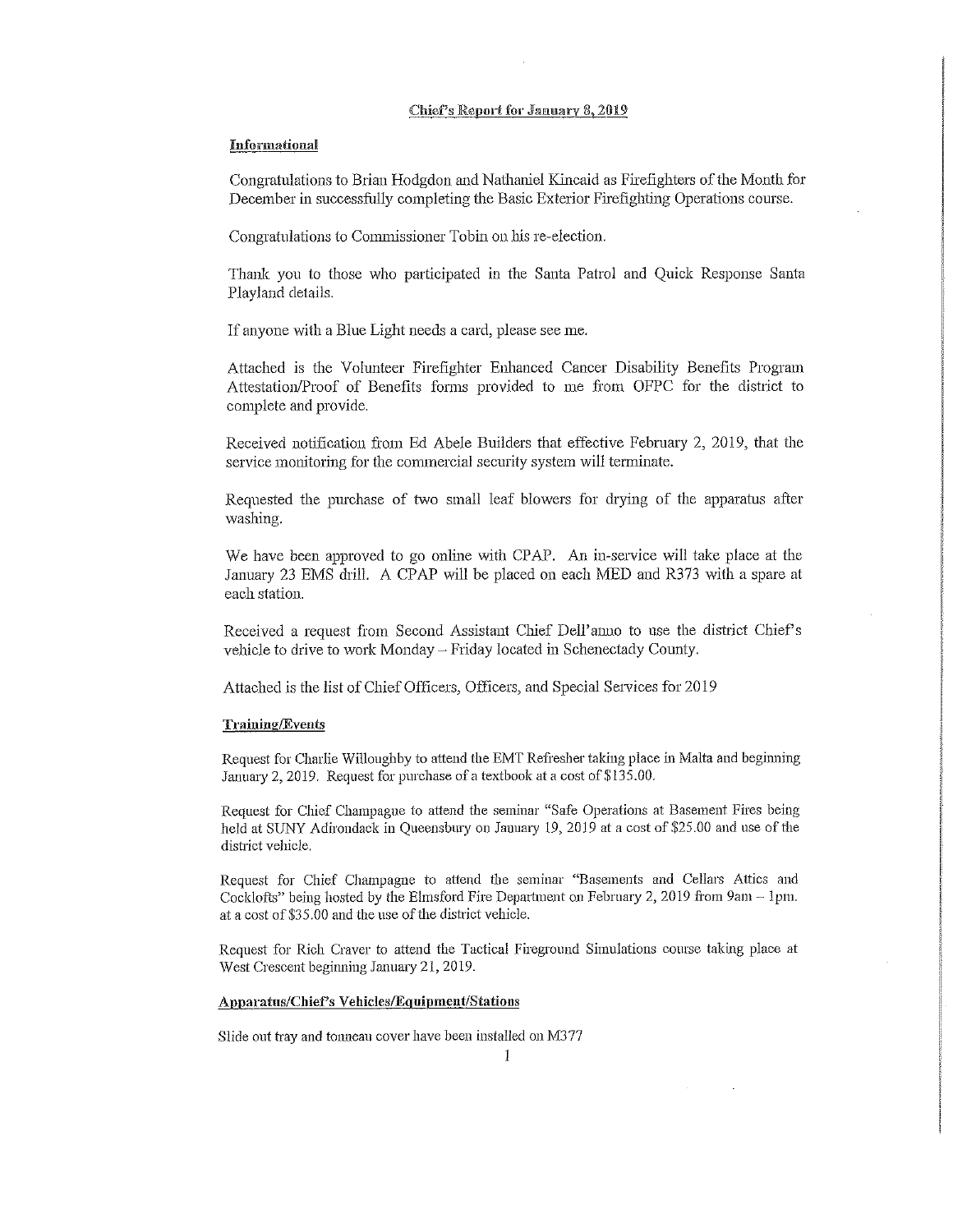Request for the purchase of pressure/flow meters;  $2 - 1 \frac{1}{2}$  and  $2 - 2 \frac{1}{2}$ . Quotes have been provided to Bill Adams.

Request for the purchase of five (5) tool loops; specifications and pricing have been provided to Bill Adams.

Request for the purchase of a Gas Trainer; specifications and pricing have been provided to Bill Adams.

Requested Bill Adams to obtain quotes for the replacement of our Thermal Imaging Cameras. I provided him with specifications for the potential replacements.

Request for chevron reflective striping to be placed on the rear of M377. Bill Adams has sent out for price quotes.

The next apparatus committee meeting is January 17, 2019  $\sim$  7.00  $\gamma$ 

#### Personnel

Extending the probation of Rob Ritter an additional three (3) months.

Extending the probation of Arianna and JJ Martuscello and additional three (3) months.

Firematically yours,

Patrick J. Champagne Chief-Jonesville Fire Department

8